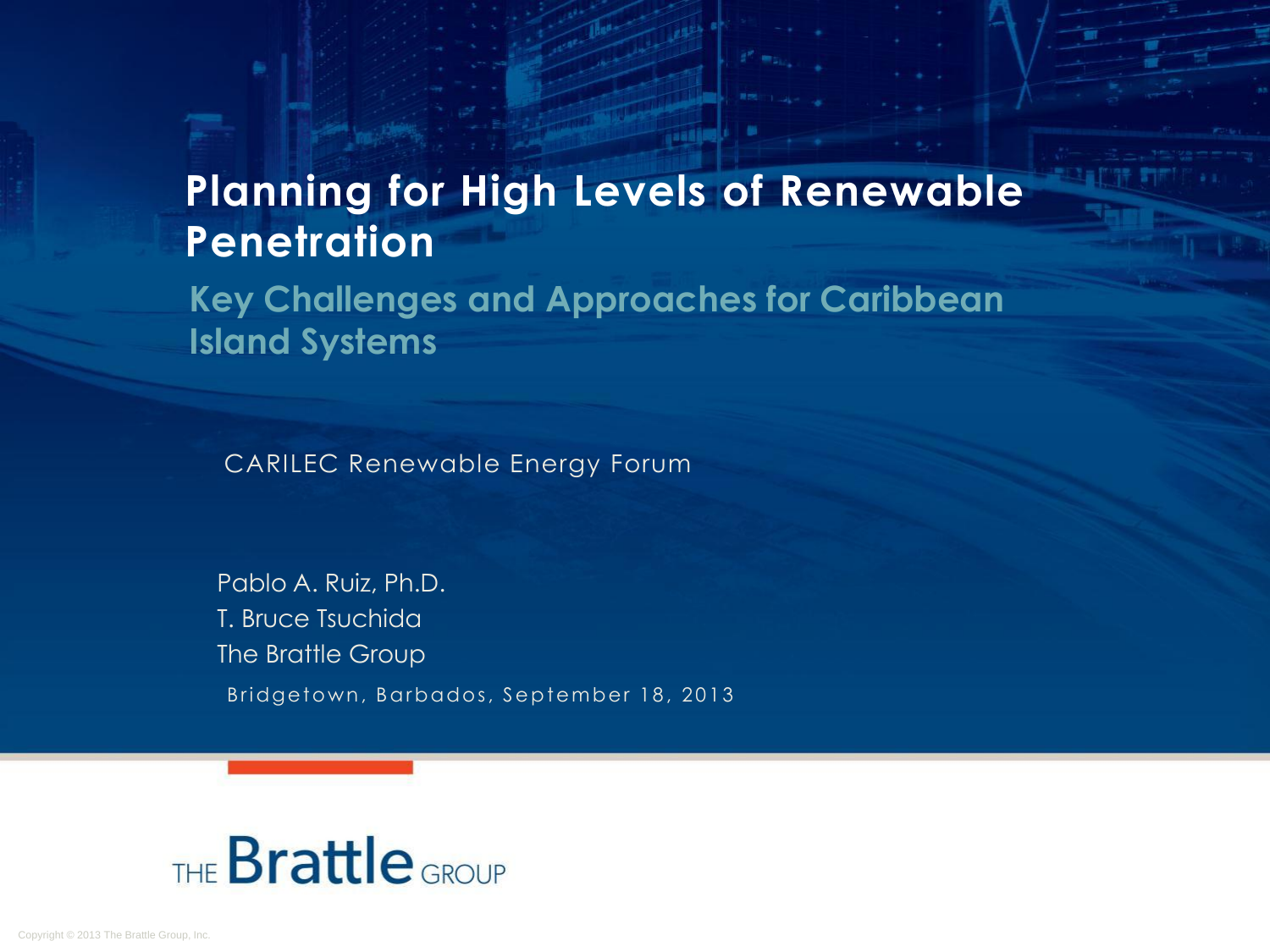## **Overview**

**High penetrations of renewables, in excess of 30% of the annual electricity demand, have the potential to lower and stabilize generation costs in Caribbean island systems. While attaining such levels has been shown to be feasible, successful implementation requires careful planning, adaptation of operating practices and inclusion of new technologies to better handle the increased variability and uncertainty associated with wind and solar. This presentation will describe best practices and lessons learned from past studies of the efficient and reliable integration of renewables, and will discuss key challenges and approaches to effective planning in systems with high renewables penetrations.**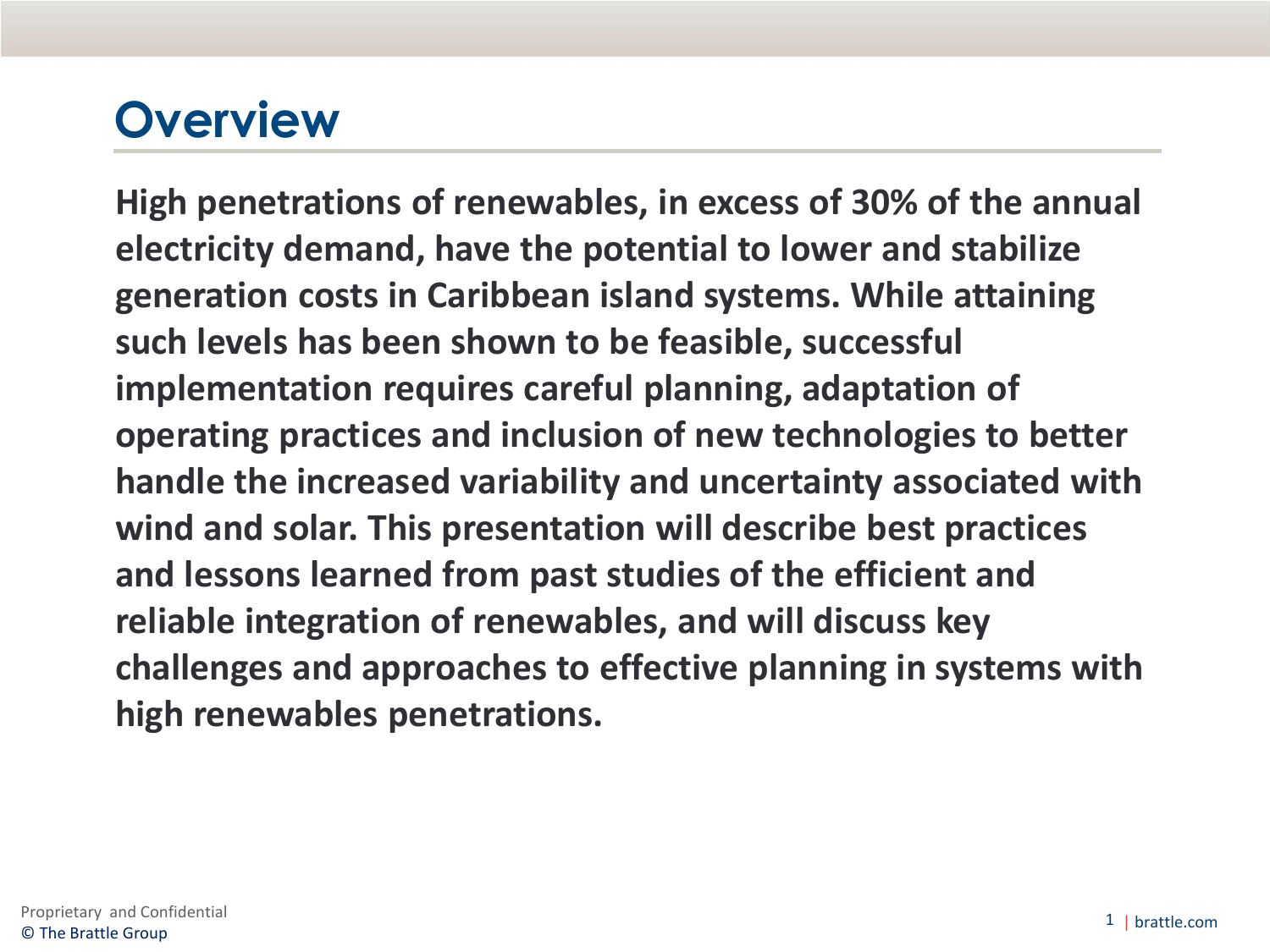## **Cost of Generation**

## **Primary fuel for islands are typically petroleum based**

- Fuel Oil  $#2$  (FO2) and Fuel Oil  $#6$  (FO6)
	- − FO2 is cleaner but twice as expensive as FO6
	- − FO6 has lower cost but fuel characteristics (e.g., higher viscosity) leads to less operational flexibility
	- − Both are used commonly for reciprocating engines, and in some islands for steam turbines and gas turbines
- Ease of transportation via ship, barges and trucks
- Impact of oil price fluctuations is much larger for island systems
	- − Oil price impacts transportation cost of fuel
	- − In some islands, the rule of thumb is:
		- Price for a barrel of FO6 = Price for a barrel of crude oil at WTI
- $\blacksquare$  Results in high marginal cost of generation
	- − At WTI crude oil price of \$100/barrel
	- − FO2 based about \$400/MWh
	- − FO6 based about \$200/MWh

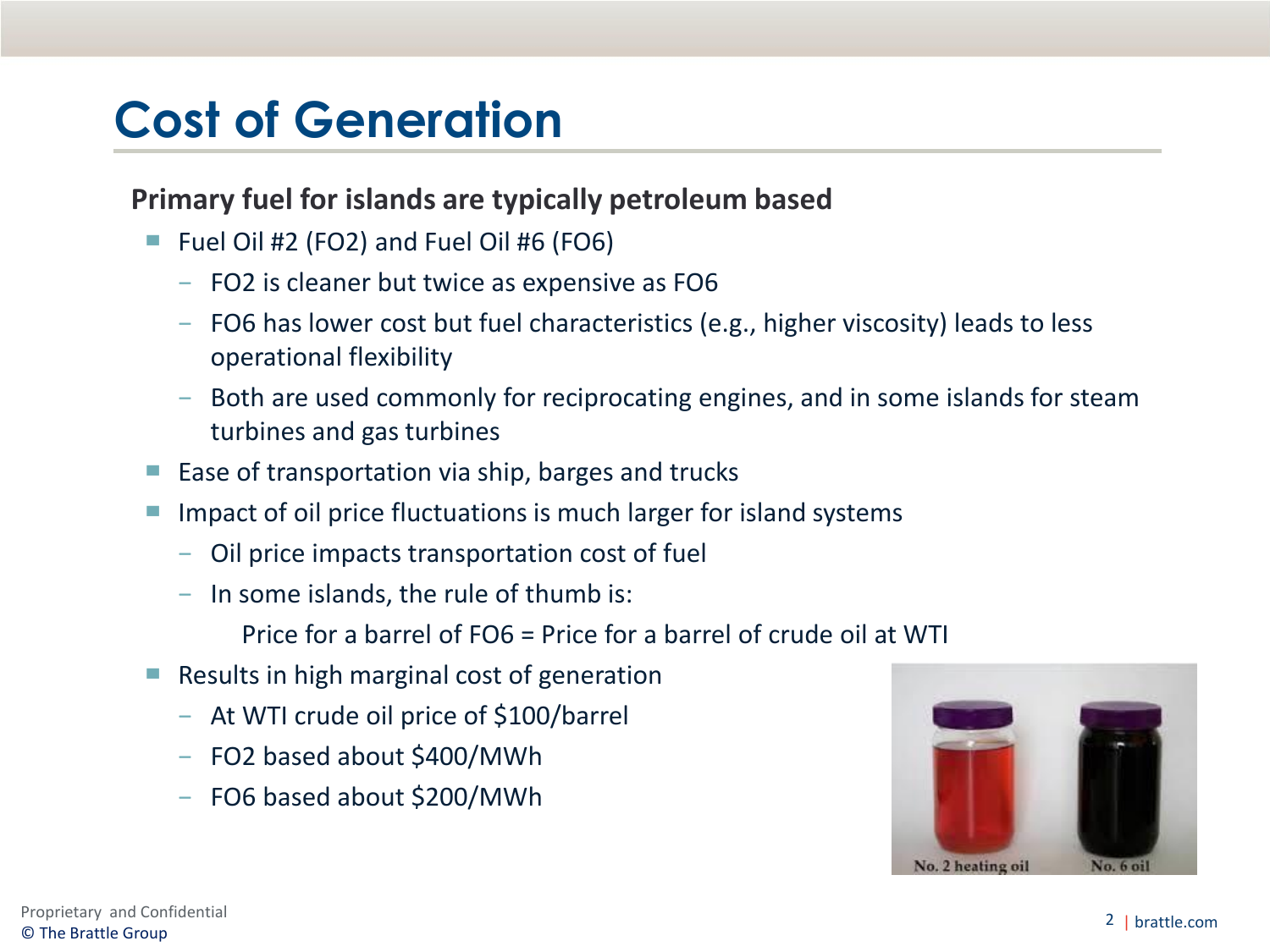# **High Resource Potential in the Caribbean**

#### **Ample renewable resources**

- Many islands have good wind resources
	- − High pressure system that circulates counter-clock-wise through the Caribbean
	- − Temperature difference of land and sea creates wind
	- − Wind profiles of islands tend to better correspond to load profiles
- High solar irradiance year-round
- Biomass, hydro, geothermal
	- − Island-specific resources with good potential
- Opportunities to develop solar/wind resources
	- − Short-run marginal cost is close to zero
	- − Installation costs are low enough to make renewables competitive
	- − Reduces reliance on fuel oil (fuel diversification)
	- − No carbon dioxide emissions
- Political agenda/goals
	- − Aruba and Saint Lucia: Become 100% renewable by 2020
	- − U.S. Virgin Islands: Reduce fossil energy consumption by 60% by 2025
	- − Hawaiian Clean Energy Initiative: 40% of energy from renewables by 2030

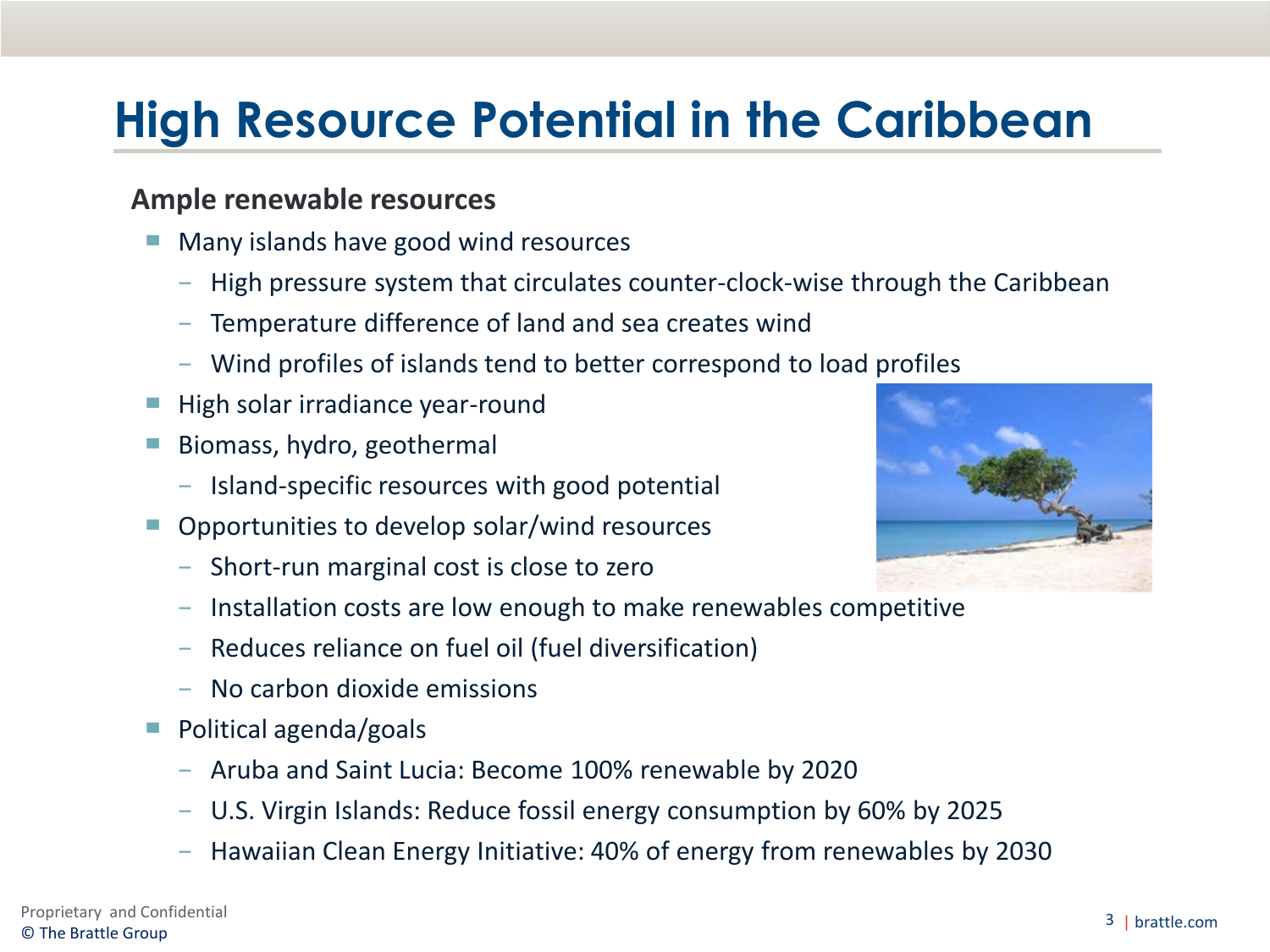# **Challenges of Variable Resource Integration**

## **Island Load Characteristics**

- Small load in limited geographic region
	- − Dominant industry is often tourism: hotel A/C loads can be 60-70% of total load
	- − Relatively smooth and predictable load profile with little growth
	- − Limited diversity of load

### **Existing Generation Characteristics**

- Designed to serve historical island load
	- − Limited ramping capability (smooth load did not require ramping capability)
	- − Limited ancillary service capability (some generators provide no regulation)
	- − Smaller generators with lower inertia

#### **Renewable Resources**

- Requires ancillary services for successful integration
	- − Limited geographical diversity
	- Difficulty of optimizing capacity
		- A single plant may become a huge portion of the capacity mix
		- **Smaller size leads to higher capital costs**

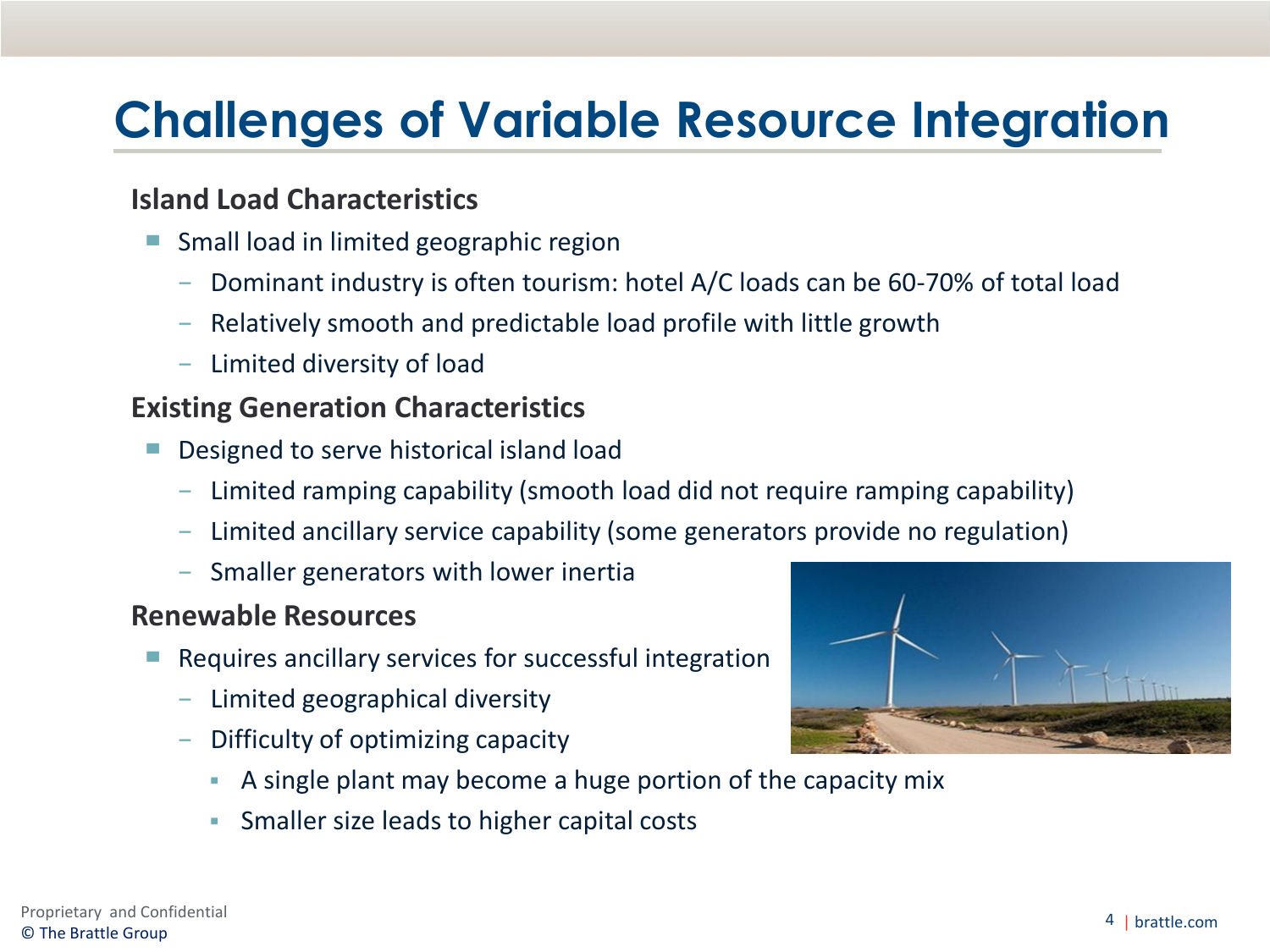# **Long Term – Security of Supply**

## **Developing generation capacity is like buying insurance**

### **Utilities need physical insurance**

- Renewables do not offer physical insurance in the islands
- Traditional thermal generation needs to be maintained as physical insurance
- Alternatively, storage may also provide physical insurance

## **High and volatile fuel costs require "financial insurance" (hedging)**

- Renewables do provide fuel diversity and financial hedging
- Annual renewable "yield" varies
	- − The difference between a good and a bad year for wind can be over 50%!
- To ensure enough yield ("insurance coverage"), plan for a bad renewable year...



Proprietary and Confidential<br>
The Prottle Crown by the United States on the United States on the United States on the Prottle.com © The Brattle Group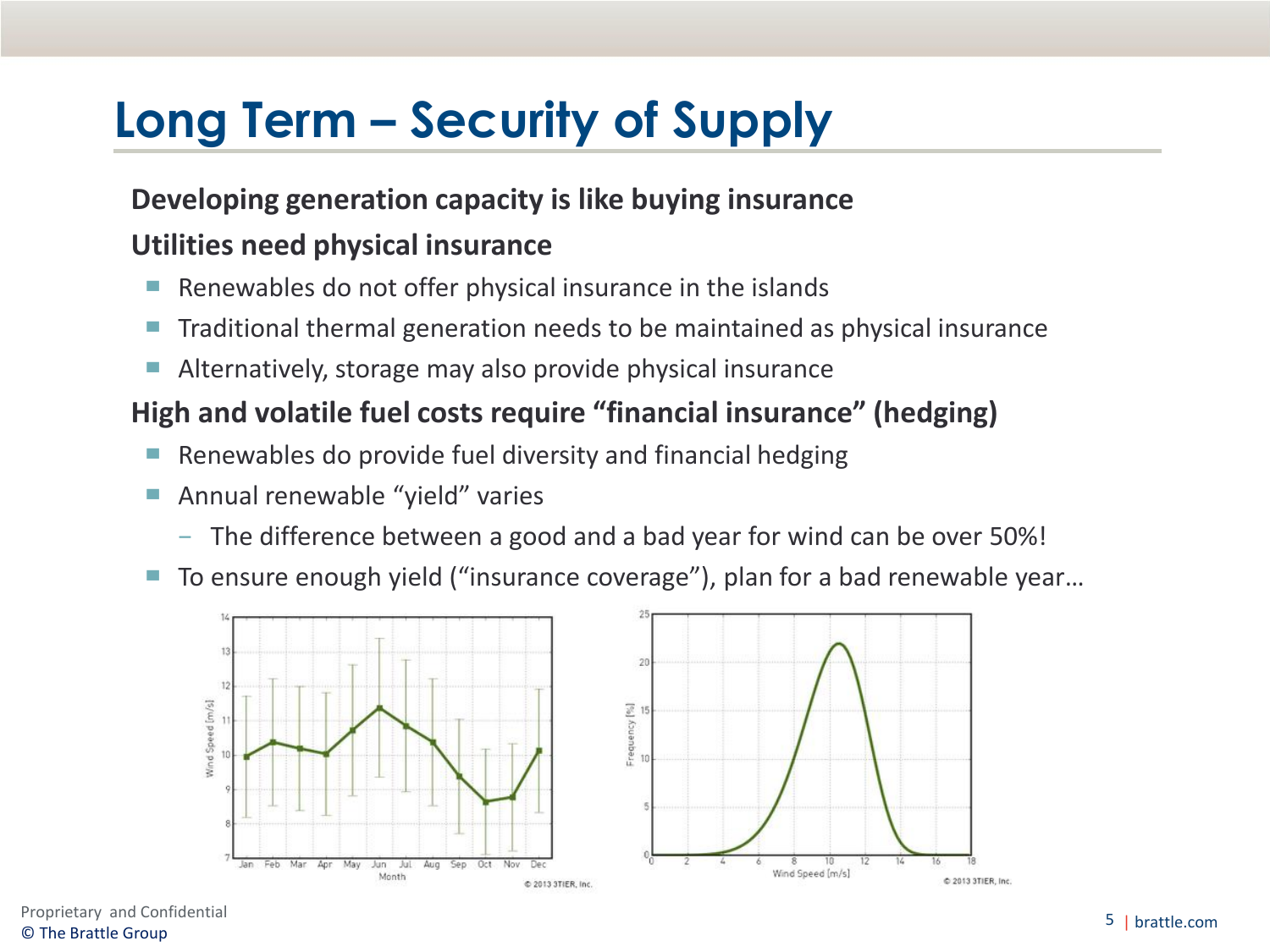# **Impacts on Operation**

#### **Wind and solar are variable resources**

− Minute by minute variation of the renewable resource generation can be much larger than load variations

| <b>Challenge</b>           | <b>Timeframe</b>         | <b>Description</b>                                                                                     |                                                           |  |
|----------------------------|--------------------------|--------------------------------------------------------------------------------------------------------|-----------------------------------------------------------|--|
| 1. Stability/<br>Inertia   | $millise conds -seconds$ | Small system inertia, load shed during unit outages,<br>wind units usually provide no inertia response |                                                           |  |
| 2. Regulation              | $seconds -$<br>minutes   | Large net load fluctuations                                                                            | Low diversity<br>in demand,<br>wind and<br>solar resource |  |
| 3. Ramps/Load<br>Following | $minutes -$<br>hours     | Large ramps                                                                                            |                                                           |  |
| 4. Demand<br>Cycles        | hours $-$<br>months      | High peaks and low valleys                                                                             |                                                           |  |
| 5. Voltage<br>Regulation   | $seconds -$<br>hours     | Newer wind and solar units can provide voltage<br>control                                              |                                                           |  |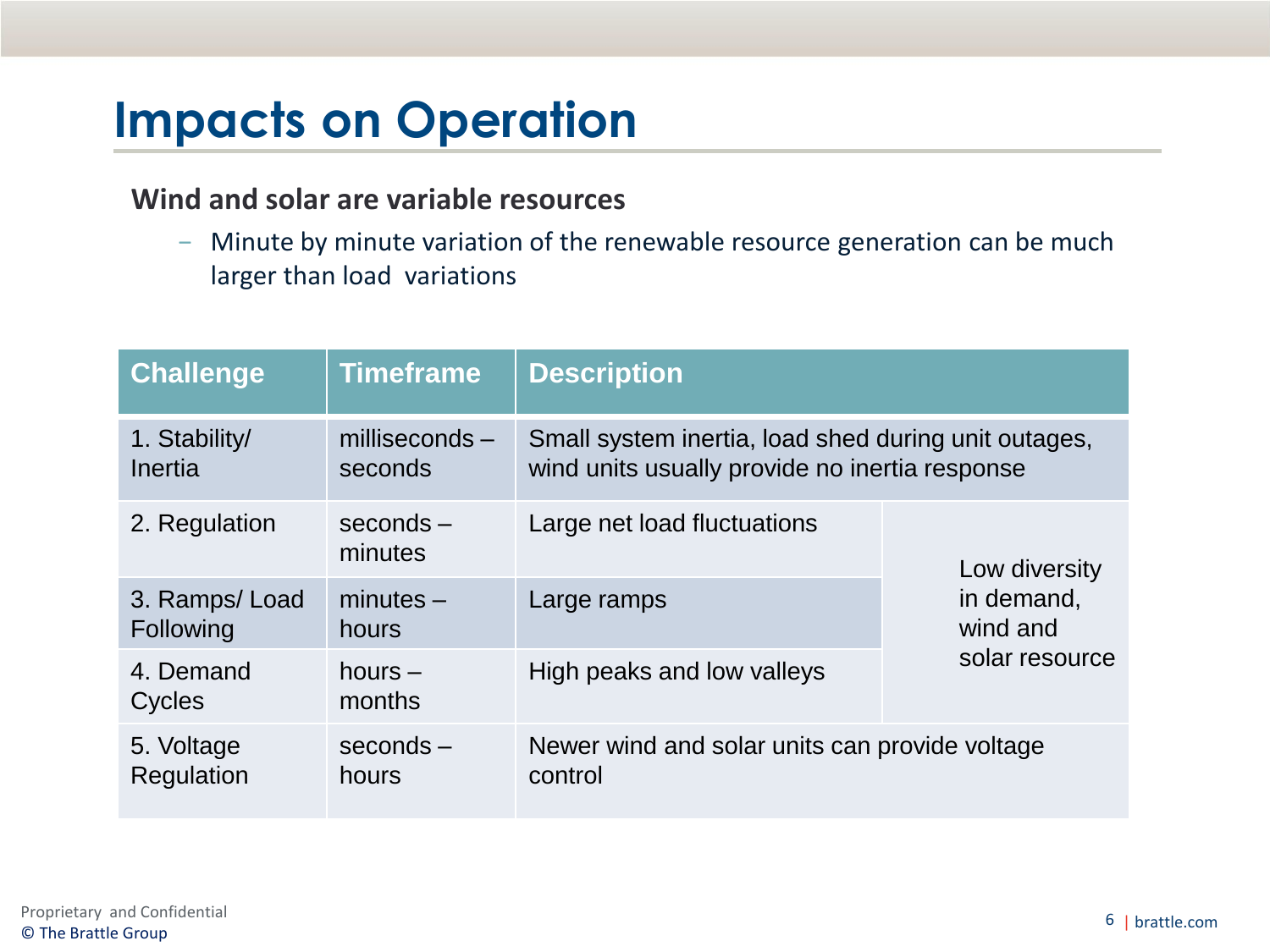# **Impacts on Operation**

## **Operating flexibility is a key need**

### **Required ancillary services**

- Fast response to address regulation needs (especially for solar)
- Increase operating range to accommodate sustained ramps (up and down)
- Responses to address contingencies and maintain reliable service (unit trips etc.)
- Batteries or flywheels are usually needed to attain high renewable penetrations in small island systems

### **Minimum generation constraints of thermal units**

- Low net load situations tend to drive curtailments in some systems
- $\blacksquare$  Effective minimum generation is higher than technical minimum when thermal units provide down reserve
- Reduce minimum generation when possible...

## **Renewable generation (and storage) control is critical**

- Systems with high renewables and distributed "net metering" developments can be very challenging to operate
- Not all storages are equal
- Utilities must be able to curtail renewables

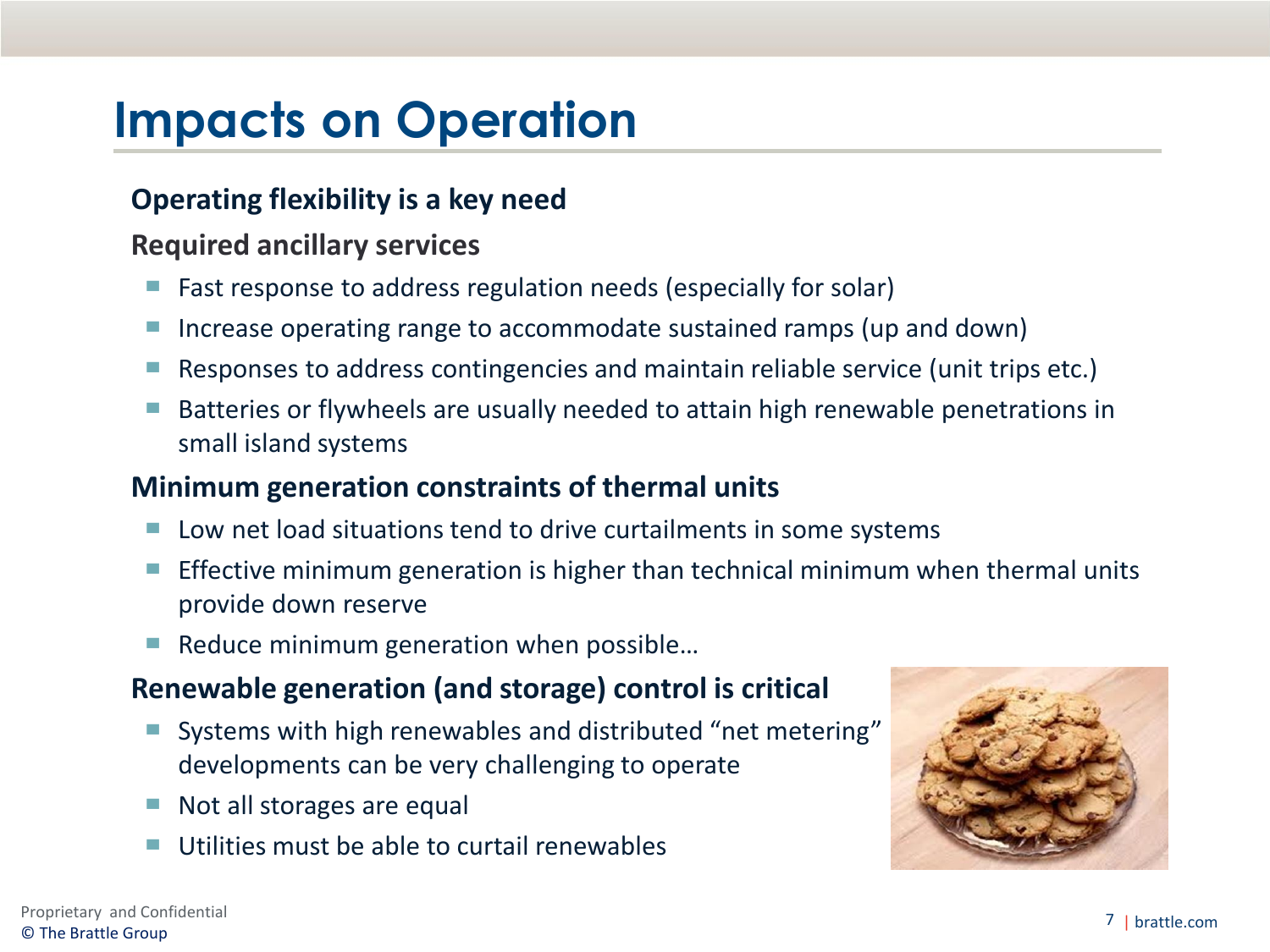## **Impacts on Operation – Simulation**



4-day summary of a PSO operations simulation for an island system

Proprietary and Confidential 2008 and Confidential 2008 and Confidential 2008 and Confidential 2008 and Confidential 2008 and Confidential 2009 and Confidential 2009 and Confidential 2009 and Confidential 2009 and 2009 and © The Brattle Group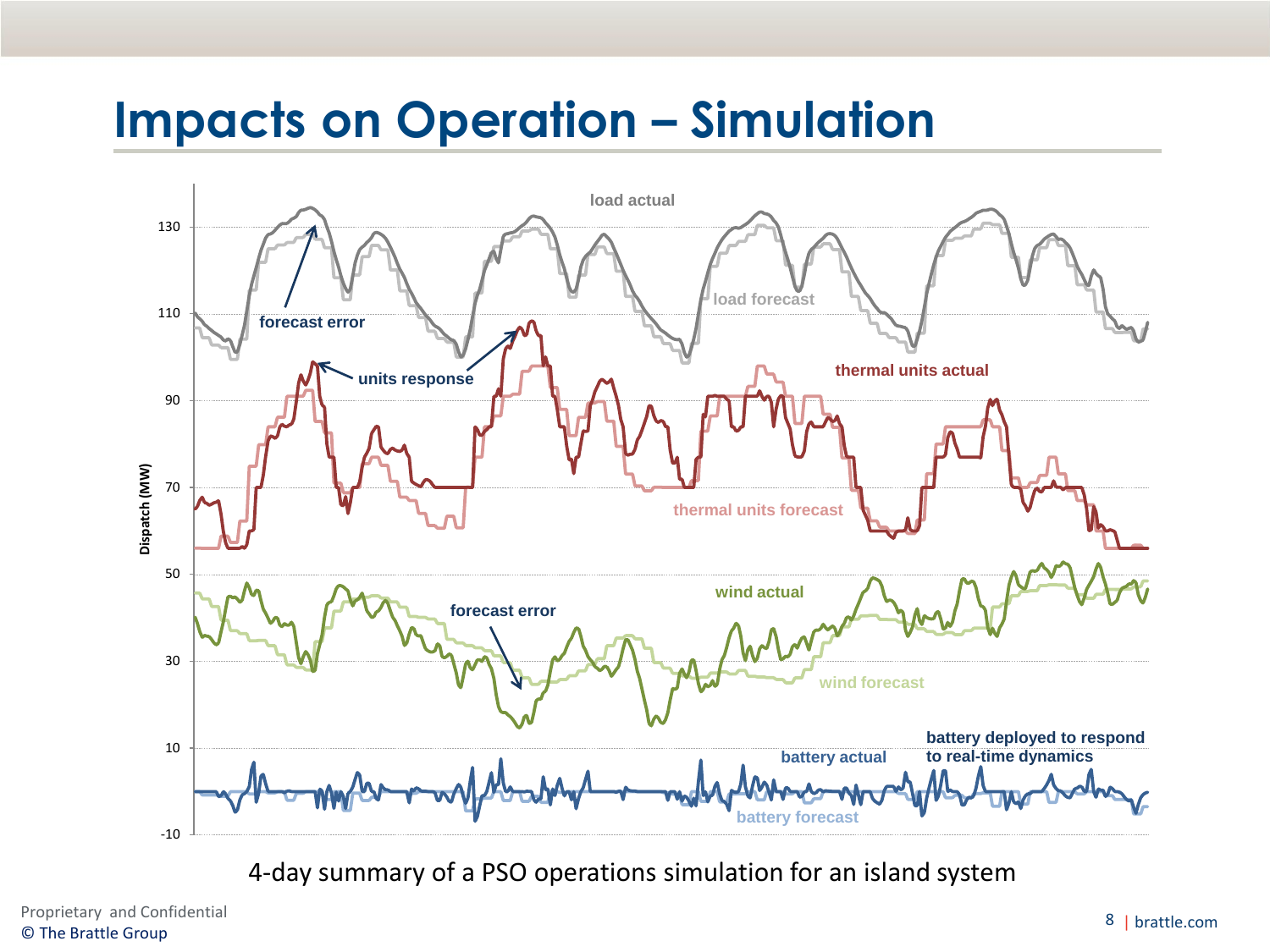## **Skilled Manual System Operation**

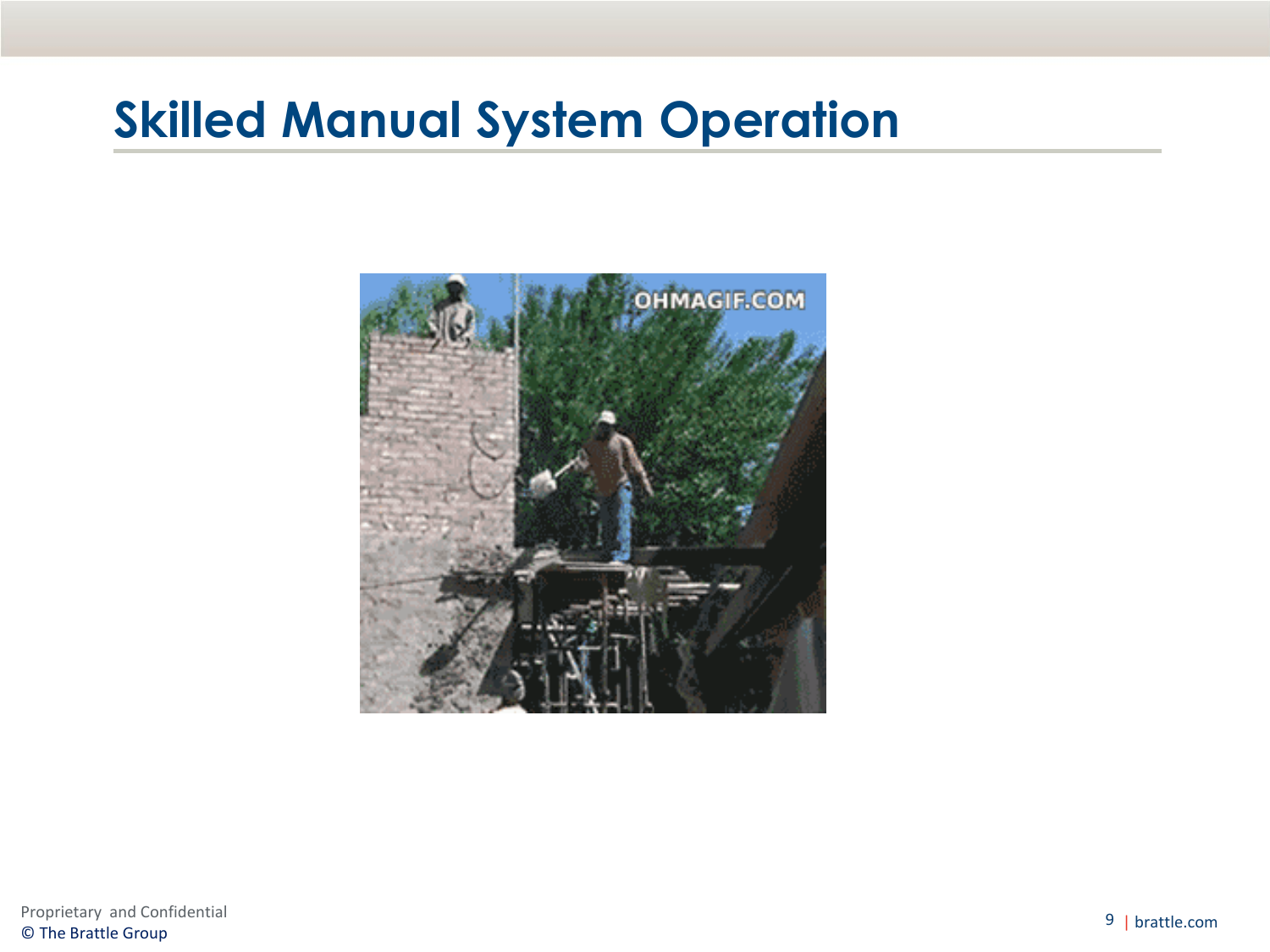## **Recommendations**

### **Full system automation is required**

- Wind and solar fluctuate continuously
- Automation is needed for decision making (e.g., when to start a unit) and for their implementation (e.g., start the unit)
- Dispatch/load sharing/following/regulation
- Start up/shut down

## **Operational forecasts**

- Required for automation
- Load forecasts
	- − Very specific for each utility
- Wind and solar forecasts
	- − Joint procurement of forecasts
	- − Meteorological data sharing

## **Sensing, metering and recording**

- Start measuring and recording now...
	- − Operations data
	-



| <b>INCREDIONICAL GARD JUAN 115</b> | Period \ MW          | Average | Wind       | <b>Net</b> |
|------------------------------------|----------------------|---------|------------|------------|
| sing, metering and recording       |                      | Load    | Generation | Load       |
|                                    | Dotted Period        | 110.4   | 41.4       | 69.0       |
| Start measuring and recording now  | Other Periods        | 103.1   | 58.6       | 44.5       |
| - Operations data                  | <b>Entire Period</b> | 106.2   | 51.4       | 54.8       |
| - Renewable potential              |                      |         |            |            |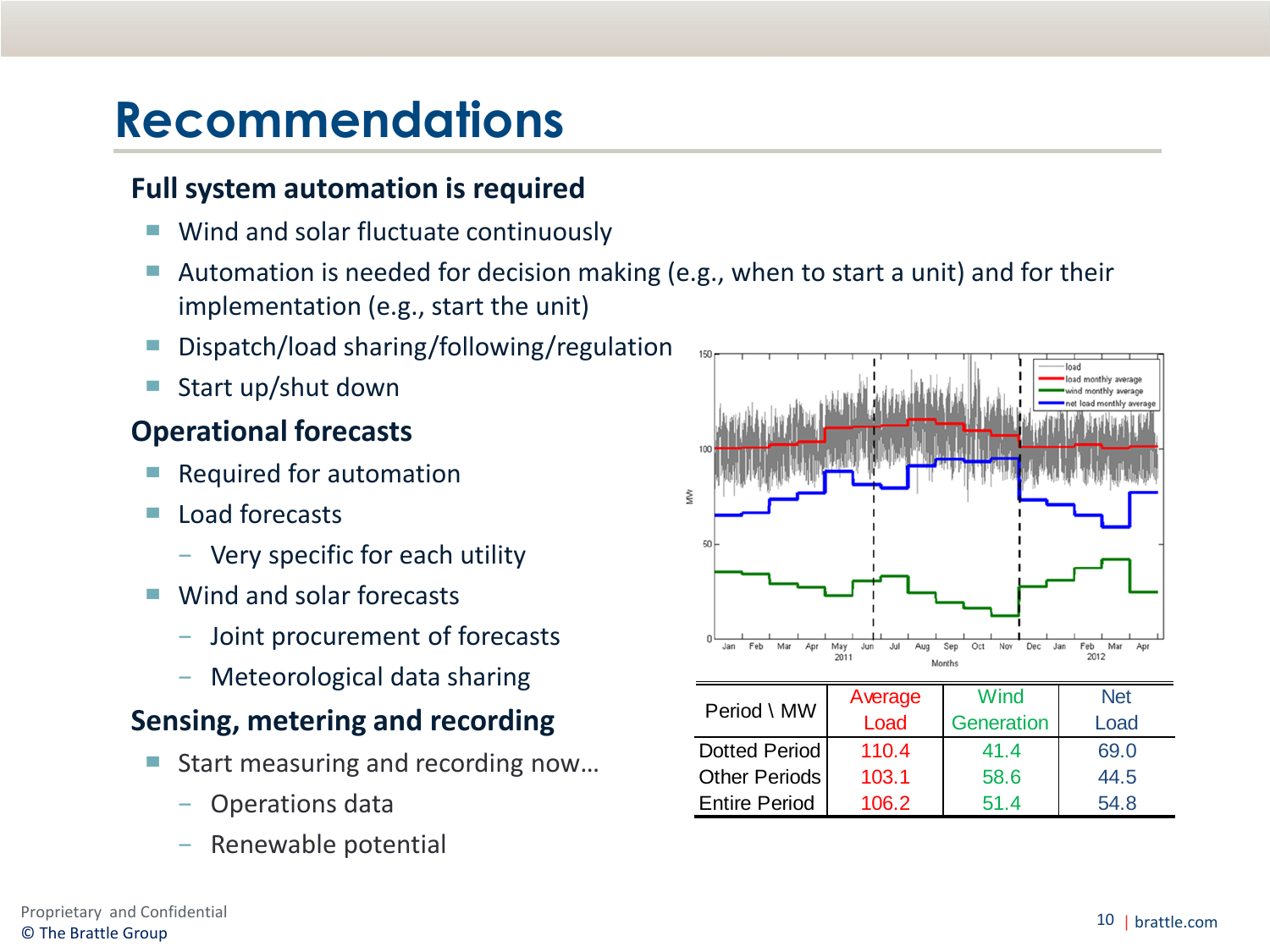# **Successful Integration**

**Successful integration: Utilizing renewable potential with minimum curtailment to replace fossil fuel generation reliably and cost-effectively.** 

60MW of wind + 10MW of solar in an island with an average load of 100MW

- Peak load: 135MW
- Min load: 75MW



- Automation implemented
	- Payback period of 1-2 years
- Battery/flywheel system
	- Largest benefit (and cost)
	- − Mostly for reserves
- Wind providing reserves
	- − Modest benefits (less than 1% in SRPC, 2 – 3% reduction in wind curtailment)
	- − Additional payment method for curtailing wind
	- − No reason not to implement
- Demand response (peak shift)
	- − Sizable benefits (2 4% in SRPC, about 8% reduction in wind curtailment)
	- − Most savings remain in the utility and customers
- In all options, number of starts, especially for quick-start units, were reduced significantly.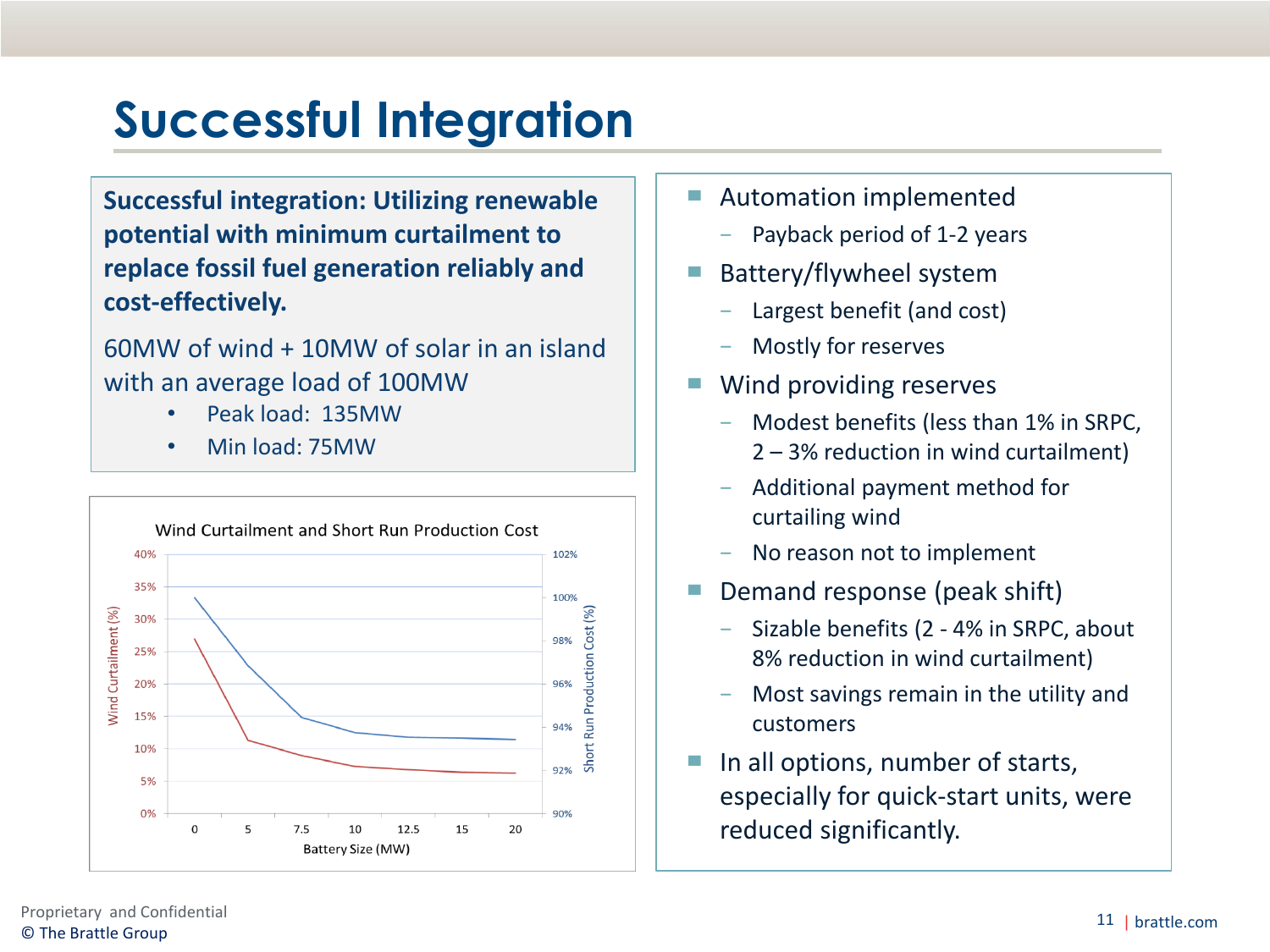## **Contacts**



Pablo A. Ruiz, Ph.D. [Pablo.Ruiz@brattle.com](mailto:Pablo.Ruiz@brattle.com) (617) 234-5748

T. Bruce Tsuchida [Bruce.Tsuchida@brattle.com](mailto:Pablo.Ruiz@brattle.com) (617) 234-5686

44 Brattle Street Cambridge MA 02138 USA